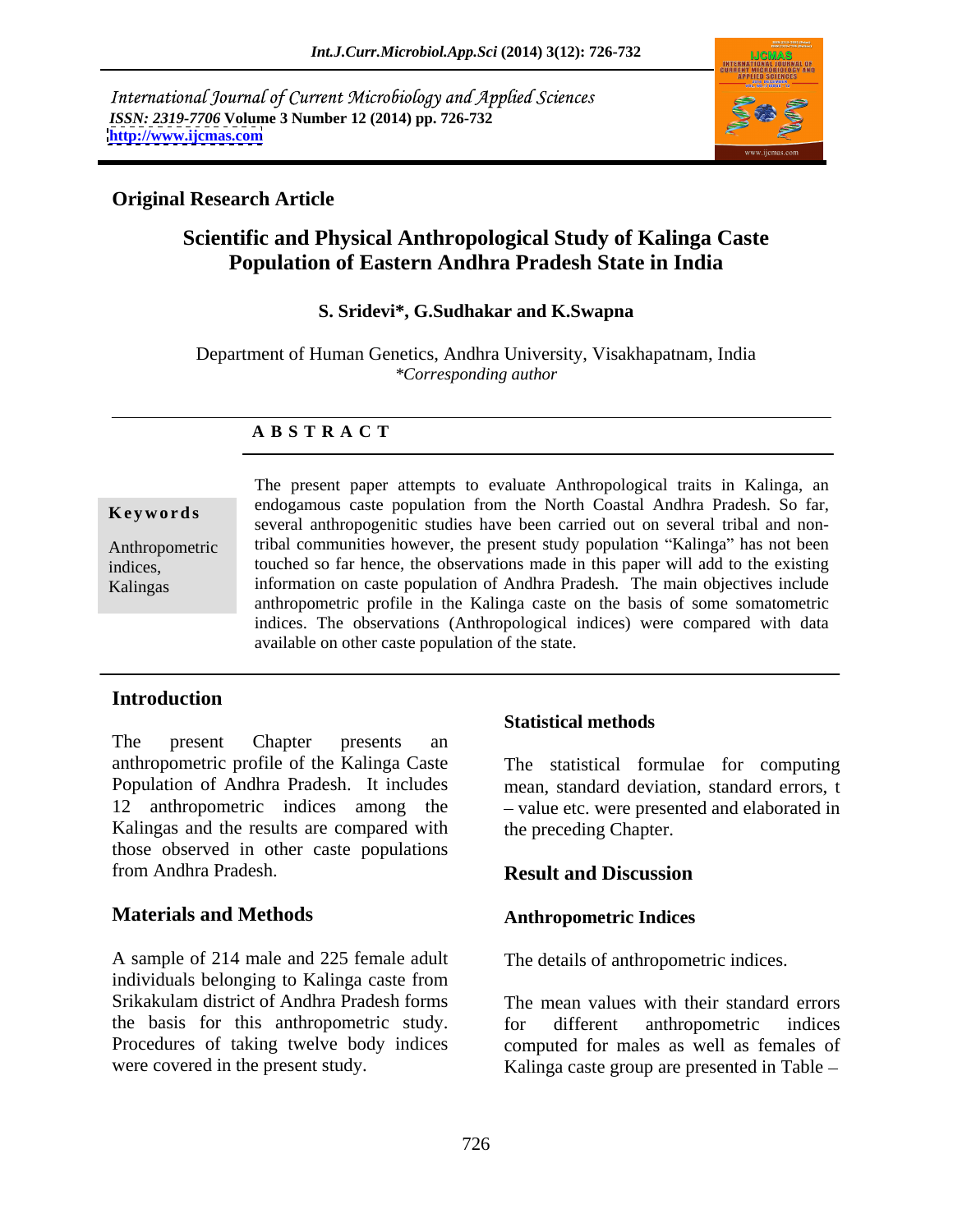$t - test$  is applied in order to understand the significance of the differences in mean index An attempt is also made here to compare the values observed in the two sexes. The results mean values of three body indices of are shown in Table 2. Significant Kalingas with those reported among other differences between the two sexes are observed in the case of relative biacromial breadth index, physicognomic facial index, - vervaek index, robusticity index and much variations and the values ranged from

among males than among females with the index values ranged from 70.34 upper facial index and some of the 76.25 (Kalingas) among women. Mean

are shown in Table  $-3$ . Significant differences between the two sexes are **Conclusion** observed in the case of relative biacromial breadth index, physicognomic facial index, Jugo – mandibular index, nasal index, pignet - vervaek index, robusticity index and ponderal index. conditions and members of different ethnic

The mean index values are in general, high among males than among females with the exception of ponderal index, nasal index, chervin's cephalic facial index and the expression to<br>upper facial index and some of the exhibited by upper facial index and some of the exhibited by such traits through differences even attained statistical anthropometry. significance as shown in the table 3(Fig. 1).

## **Comparison of anthropometric traits with other caste populations of Andhra pradesh** to Kalinga caste group.

This data is mainly available in the form of

1. The distribution of individual values for Anthropology and Human Genetics in the 12 indices are discussed here. Andhra University and the same has been unpublished reports in the departments of used for the present comparison (Table  $-3$ ).

Andhra Caste populations (Table  $-4$ ).

Jugo mandibular index, nasal index, pignet cephalic index among males shows not ponderal index. 74.40 (Vadabalijas) to 79.28 (Kalingas) The mean index values are in general, high (Kapus) to 78.93 (Kalingas). The nasal exception of ponderal index, nasal index, (Vadabalijas-II) to 85.76 (Vadabalijas-I) chervin's cephalic facial index and the among men and from 51.20 (Kapus) to differences even attained statistical values for cephalo facial index ranged from significance as shown in the table 2. 82.50 (Rajakas) to 97.13 (Kalingas) among t – test is applied in order to understand the (Kalingas) among women. These values are significance of the differences in mean index also found to be well within the range found values observed in the two sexes. The results among caste populations of Andhra Pradesh. It can be noticed that the mean value for much variations and the values ranged from while in females it ranged from 72.69 (Kapus) to  $78.93$  (Kalingas). index values ranged from 70.34 76.25 (Kalingas) among women. men and from 72.12 (Kapus) to 98.40

# **Conclusion**

## **Anthropometry**

Since persons living under different groups and their offspring of unions between them frequently presenting differences in bodily form and proportions, it is desirable to have some means of giving quantitative expression to the variations which are exhibited by such traits through anthropometry.

In the present study, the material for the anthropometric study comprises of 214 male and 225 female adult individuals belonging to Kalinga caste group.

As mentioned earlier, 12 somatometric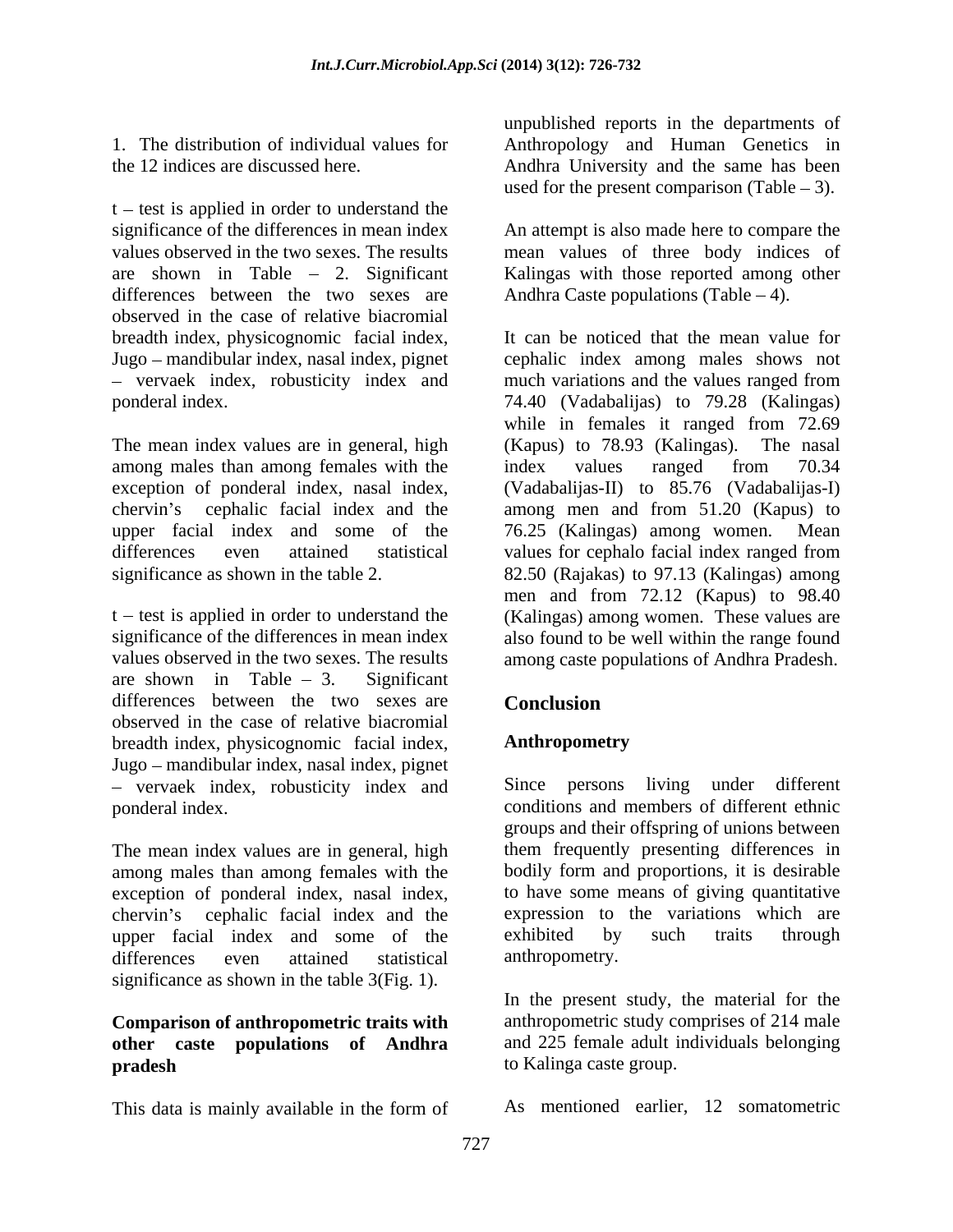indices were computed to describe the body women (125.9). Range of individual values form of the Kalingas of the present study. The Relative Sitting Height Index values reveal that 40 percent of the males and 70 females. In the same way, the mean index percent of the females are under value for Upper Facial Index is found to be

The average index value among males is 51.5 and it is 51.4 among females indicating no difference between the two sexes. The individual values ranged from 42.8 to 69.2 among males and from 38.5 to 63.3 among The distribution of Jugo–Mandibular Index females. Regarding the Relative Biacromial values indicate that most of the males (43 Breadth Index, the mean value is 22.7 percent) and females (39 percent) are found among males and 21.8 among females in 'medium' category while 23 percent of indicating very small difference between the males and 34 percent of females fall in two sexes. The average index value in the sexes. The average index value in the sexes.

The range of individual index value is 14.5 to 31.9 in men and 18.2 to 29.8 in women. percent) and more than half of the females

values ranging from 36.4 to 77.2 and the women. mean value in females is 50.6 with values

With regard to the Cephalic Index, the females are in 'Leptorhinae' category. The distribution of values shows that most of the mean nasalindex value is higher among men (41 percent) and women (39 percent) women (76.2) than among the men (71.6). are in 'mesocephalic' category. The mean index value among males (79.3) does not differ much from the mean value among females (78.9). The range of individual values is 54.9 to 131.2 in males and it is Distribution of the Pignet – Vervaek index

Regarding the Physiognomic Facial Index, higher than the mean index value of the come under 'Medium category. The mean

Makroskel' category. Slightly more among females (61.9) than is between 107.6 and 158.8 in case of males and between 77.6 and 148.6 in case of among the males (61.6). The range of individual values is between 42.1 and 101.2 in the case of males and between 53.1 and 105.2 in the case of females.

> is higher in case of males (76.0) compared to that of females (74.0).

The values of Relative Chest Girth Index Range of individual values is between 58.3 indicates that about half of the males (50 and 96.1 in males and between 59.5 and (56 percent) come under the category of Chervin's Cephalo – Facial Index is higher narrow chest'. The same is among the females (98.4) than among the same is among the same is among the same is  $\frac{1}{2}$ The mean index value is 51.2 in males with to 150.9 in men and from 66.7 to 129.2 in 118.4 in females. The average value for males (97.1). The values ranged from 79.1 to 150.9 in men and from 66.7 to 129.2 in women.

ranging from 43.4 to 68.0. The average With regard to the Nasal Index, most of the index value is slightly higher in males than males (52 percent) and females (44 percent) in females. belong to 'Mesorhinae' category while 27 percent of the males and 23 percent of the The range of individual values is between 37.5 and 106.5 in men and between 39.7 and 121.9 in women.

61.3 to 115.6 in females. values shows that about 52 percent of the the mean index value among men (129.1) is the males and 36 percent of the females males and 56 percent of the females are in the 'broad' category while 37 percent of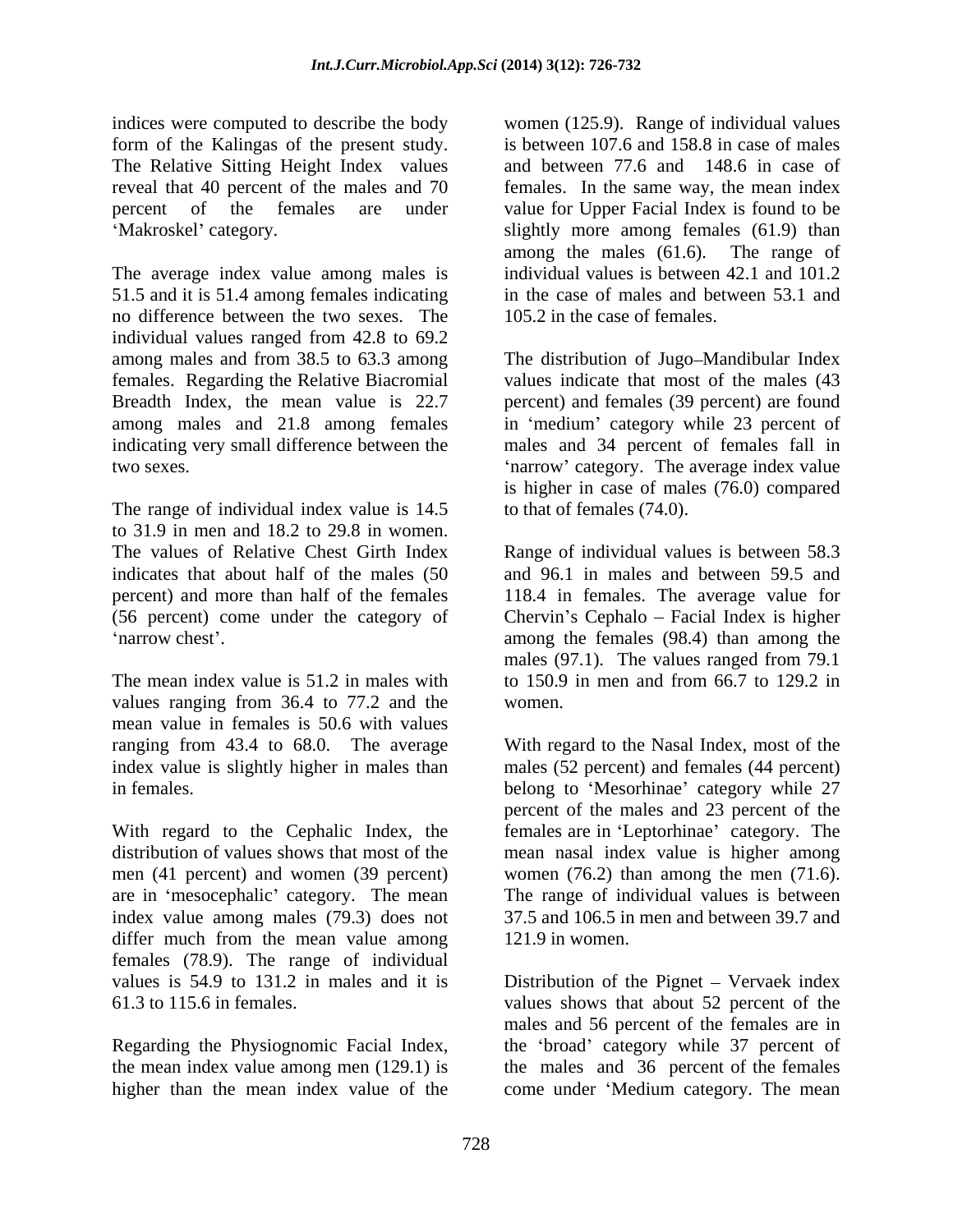index value is higher in males (83.7) than in<br>females (81.9). Individual values ranged females (81.9). Individual values ranged The mean index values are in general, high from 65.4 to 133.2 among men and from 67.5 to 111.2 among females**.** Distribution exception of ponderal index, nasal index, of the robusticity index values show that 95 percent of the males and 96 percent of the upper facial index and some of the females are under 'strong' category. The differences even attained statistical mean index value is higher in males (13.0) significance. than in females (12.2).

among females (23.9) than among the males (23.3). Individual values ranged from 20.0 to 34.6 among males and from 20.5 to 31.8 among females.

among males than among females with the cephalic facial index and the differences even attained statistical significance.

The range of values is from 8.9 to 16.7 values observed among the Kalingas of the among males and 8.7 to 15.6 among the present study are closer to those recorded females. In the same way, as expected, the among other caste populations of Andhra mean Ponderal Index value is slightly higher Pradesh or falling well within the range It is noticed that the measurement and index observed among the other caste groups.

|                                                                                                      |                                                                                                       | <b>Females</b> |               |
|------------------------------------------------------------------------------------------------------|-------------------------------------------------------------------------------------------------------|----------------|---------------|
| Index                                                                                                | Mean $\pm$ S.E.                                                                                       |                | Mean $+$ S.E. |
|                                                                                                      |                                                                                                       |                |               |
| 1. Relative Sitting Height Index                                                                     | 42.8   69.2   51.5 $\pm$ 0.21   38.5   63.3   51.4 $\pm$ 0.17                                         |                |               |
| 2. Relative Biacromial Breadth Index   14.5   31.9   22.7 $\pm$ 0.11   18.2   29.8   21.8 $\pm$ 0.10 |                                                                                                       |                |               |
| 3. Relative Chest Girth Index                                                                        | $36.4$ 77.2 $51.2 \pm 0.27$ 43.4 68.0 50.6 + 0.22                                                     |                |               |
| 4. Cephalic Index                                                                                    | $\vert$ 54.9 $\vert$ 131.2 $\vert$ 79.3 $\pm$ 0.60 $\vert$ 61.3 $\vert$ 115.6 $\vert$ 78.9 $\pm$ 0.47 |                |               |
| 5. Physiognomic Facial Index                                                                         | 107.6   158.8   129.1 $\pm$ 0.59   77.6   148.6   125.9 $\pm$ 0.57                                    |                |               |
| 6. Upper Facial Index                                                                                | $\vert$ 42.1 $\vert$ 101.2 $\vert$ 61.6+0.30 $\vert$ 53.1 $\vert$ 105.2 $\vert$ 61.9+0.34             |                |               |
| $\vert$ 7. Jugo – Mandibular Index                                                                   | $\vert$ 58.3 $\vert$ 96.1 $\vert$ 76.0 $\pm$ 0.40 $\vert$ 59.5 $\vert$ 118.4 $\vert$ 74.0 $\pm$ 0.42  |                |               |
| 8. Chervin's Cephalo - Facial Index                                                                  | 79.1   150.9   97.1 $\pm$ 0.58   66.7   129.2   98.4 $\pm$ 0.53                                       |                |               |
| 9. Nasal Index                                                                                       | 37.5   106.5   71.6 + 0.83   39.7   121.9   76.2 + 0.96                                               |                |               |
| 10. Pignet – Vervaek Index                                                                           | $\vert$ 65.4 $\vert$ 133.2 $\vert$ 83.7 $\pm$ 0.56 $\vert$ 67.5 $\vert$ 111.2 $\vert$ 81.9 $\pm$ 0.45 |                |               |
| 11. Robusticity Index                                                                                | $\vert$ 8.9 $\vert$ 16.7 $\vert$ 13.0+0.80 $\vert$ 8.7 $\vert$ 15.6 $\vert$ 12.2+0.74                 |                |               |
| 12. Ponderal Index                                                                                   | 20.0   34.6   23.3 + 0.12   20.5   31.8   23.9 + 0.11                                                 |                |               |

**Table.1** Details of Anthropometric indices among Kalingas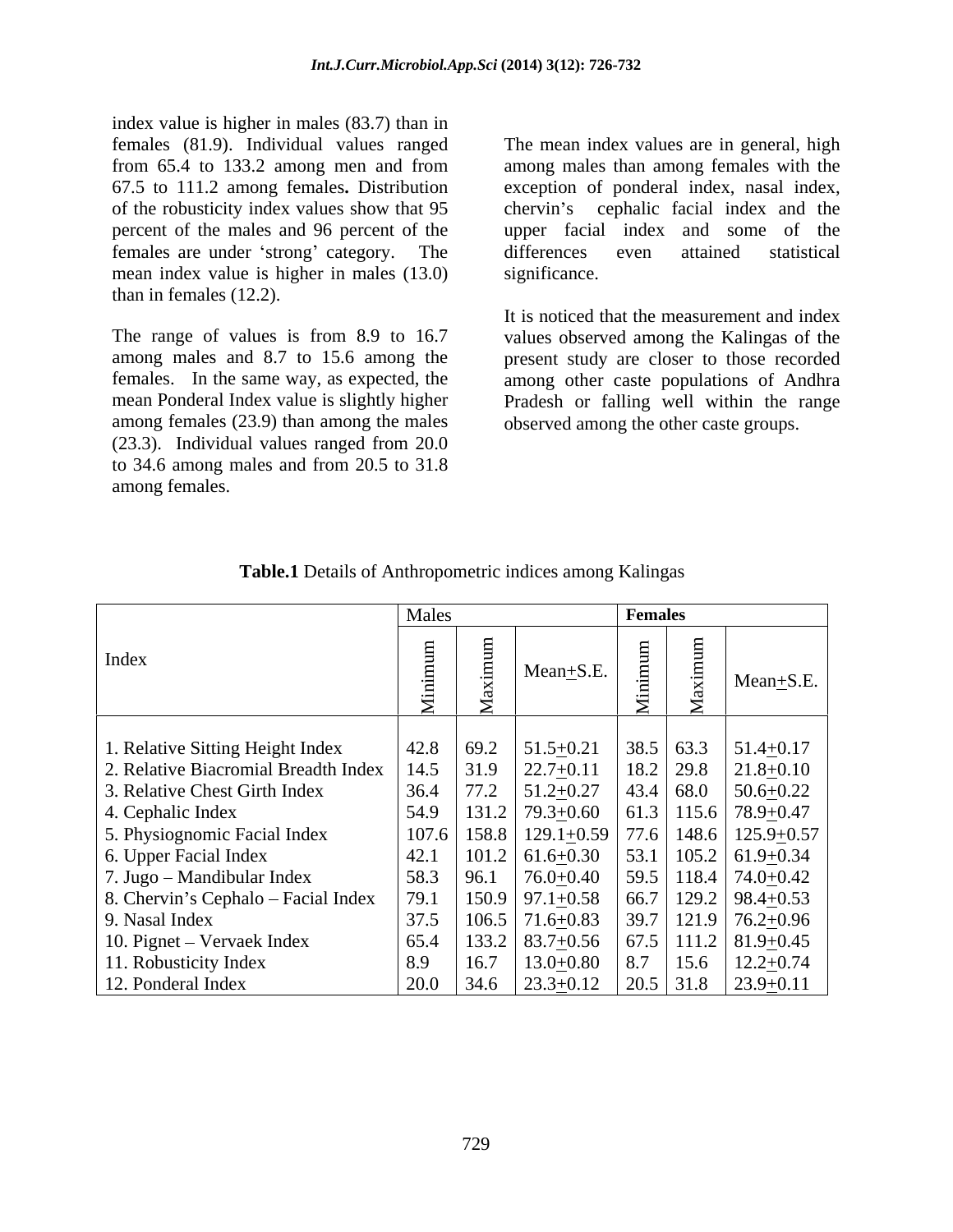|                                            | <b>Mean Values</b> |               |                     |          |
|--------------------------------------------|--------------------|---------------|---------------------|----------|
| Index                                      |                    | Males Females | Difference in means | t' value |
|                                            |                    |               |                     |          |
| 1. Relative Sitting Height Index           | 51.52              | 51.37         | 0.15                | 0.535    |
| 2. Relative Biacromial Breadth Index 22.71 |                    | 21.85         | 0.86                | $5.745*$ |
| 3. Relative Chest Girth Index              | 51.23              | 50.64         | 0.59                | 1.730    |
| 4. Cephalic Index                          | 79.28              | 78.93         | 0.35                | 0.458    |
| 5. Physiognomic Facial Index               |                    | 129.10 125.88 | 3.22                | $3.911*$ |
| 6. Upper Facial Index                      | 61.56              | 61.85         | $-0.29$             | 0.644    |
| 7. Jugo – Mandibular Index                 | 75.98              | 73.95         | 2.03                | $3.498*$ |
| 8. Cherviu's Cephalo Facial Index          | 97.13              | 98.40         | $-1.27$             | 1.622    |
| 9. Nasal Index                             | 71.58              | 76.25         | $-4.67$             | $3.667*$ |
| 10. Pignet – Vervaek Index                 | 83.68              | 81.87         | 1.81                | $2.531*$ |
| 11. Robusticity Index                      | 12.98              | 12.19         | 0.79                | 7.306*   |
| 12. Ponderal Index                         | 23.31              | 23.88         | $1 - 0.57$          | $3.549*$ |

| <b>Table.2</b> Sex Differences in Anthropometric indices among Kalingas |  |
|-------------------------------------------------------------------------|--|
|                                                                         |  |

\* Value significant at 5% level

| --<br>x Differences in Anthropometric in<br>Table.3 Sex<br>c indices among Kalingas and Details of<br>$\sim$ 3 $\sqrt{2}$ |  |
|---------------------------------------------------------------------------------------------------------------------------|--|
| Anthropometric indice<br>s among Kalingas                                                                                 |  |

|                                                                                                      | Males |                                                                                                       | Females |                 |  |
|------------------------------------------------------------------------------------------------------|-------|-------------------------------------------------------------------------------------------------------|---------|-----------------|--|
| Index                                                                                                |       | $Mean + S.E.$                                                                                         |         | $Mean \pm S.E.$ |  |
|                                                                                                      |       |                                                                                                       |         |                 |  |
| 1. Relative Sitting Height Index                                                                     |       | 42.8   69.2   51.5 $\pm$ 0.21   38.5   63.3   51.4 $\pm$ 0.17                                         |         |                 |  |
| 2. Relative Biacromial Breadth Index   14.5   31.9   22.7 $\pm$ 0.11   18.2   29.8   21.8 $\pm$ 0.10 |       |                                                                                                       |         |                 |  |
| 3. Relative Chest Girth Index                                                                        |       | 36.4   77.2   51.2 $\pm$ 0.27   43.4   68.0   50.6 $\pm$ 0.22                                         |         |                 |  |
| 4. Cephalic Index                                                                                    |       | $\vert$ 54.9 $\vert$ 131.2 $\vert$ 79.3 $\pm$ 0.60 $\vert$ 61.3 $\vert$ 115.6 $\vert$ 78.9 $\pm$ 0.47 |         |                 |  |
| 5. Physiognomic Facial Index                                                                         |       | 107.6   158.8   129.1 <u>+</u> 0.59   77.6   148.6   125.9 <u>+</u> 0.57                              |         |                 |  |
| 6. Upper Facial Index                                                                                |       | 42.1   101.2   61.6 + 0.30   53.1   105.2   61.9 + 0.34                                               |         |                 |  |
| $\sqrt{7}$ . Jugo – Mandibular Index                                                                 |       | 58.3   96.1   76.0 $\pm$ 0.40   59.5   118.4   74.0 $\pm$ 0.42                                        |         |                 |  |
| $\vert$ 8. Chervin's Cephalo – Facial Index $\vert$                                                  |       | 79.1   150.9   97.1 $\pm$ 0.58   66.7   129.2   98.4 $\pm$ 0.53                                       |         |                 |  |
| 9. Nasal Index                                                                                       |       | 37.5   106.5   71.6 + 0.83   39.7   121.9   76.2 + 0.96                                               |         |                 |  |
| 10. Pignet – Vervaek Index                                                                           |       | $\vert$ 65.4 $\vert$ 133.2 $\vert$ 83.7 $\pm$ 0.56 $\vert$ 67.5 $\vert$ 111.2 $\vert$ 81.9 $\pm$ 0.45 |         |                 |  |
| 11. Robusticity Index                                                                                |       | 8.9   16.7   13.0 $\pm$ 0.80   8.7   15.6   12.2 $\pm$ 0.74                                           |         |                 |  |
| 12. Ponderal Index                                                                                   |       | $\vert$ 20.0 $\vert$ 34.6 $\vert$ 23.3 $\pm$ 0.12 $\vert$ 20.5 $\vert$ 31.8 $\vert$ 23.9 $\pm$ 0.11   |         |                 |  |

\* Value significant at 5% level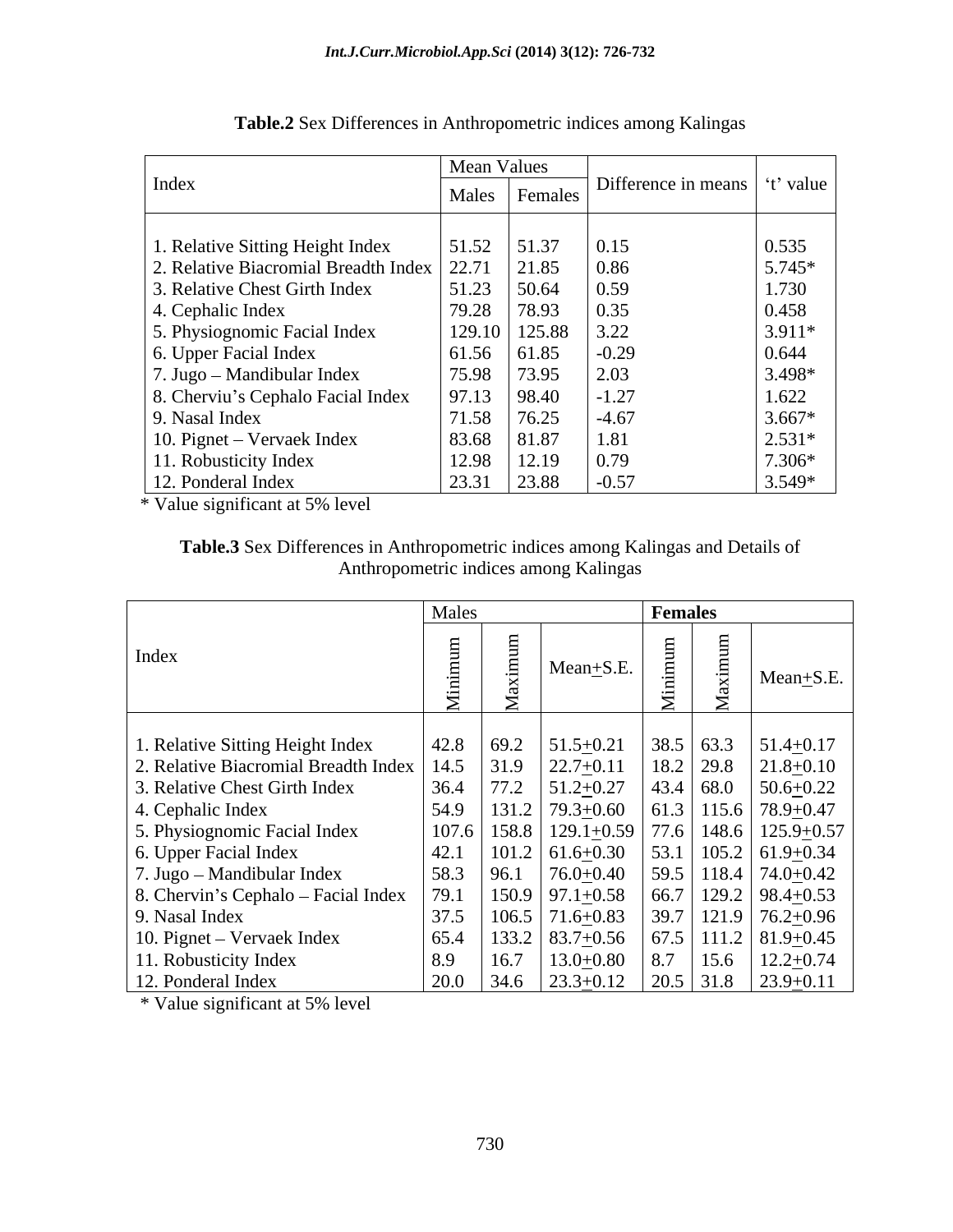| Population      | Cephalic   Nasal<br>Index | Index | Cephalo<br>Facial<br>Index | Source             |
|-----------------|---------------------------|-------|----------------------------|--------------------|
|                 | Males                     |       |                            |                    |
| Kalingas        | 79.28                     | 71.58 | 97.13                      | Present study      |
| Jalaris         | 74.92                     | 81.65 | 93.31                      | A.U. Reports, 1969 |
| Kammas          | 75.77                     | 75.62 | 86.10                      | A.U. Reports, 1973 |
| Kapus           | 75.45                     | 80.54 | 90.50                      | A.U. Reports, 1970 |
| Rajakas         | 75.04                     | 84.20 | 82.50                      | Parvatheesam, 1995 |
| Vadabalijas-I   | 74.40                     | 85.76 | 93.16                      | A.U. Reports, 1969 |
| Vadabalijas-II  | 74.40                     | 70.34 | 87.07                      | A.U. Reports, 1977 |
|                 | Females                   |       |                            |                    |
|                 |                           |       |                            |                    |
| Kalingas        | 78.93                     | 76.25 | 98.40                      | Present study      |
| <b>Brahmins</b> | 73.08                     | 69.62 | 81.45                      | A.U. Reports, 1973 |
| Kammas          | 73.60                     | 64.00 | 85.00                      | A.U. Reports, 1973 |
| Kapus           | 72.69                     | 51.20 | 72.12                      | A.U. Reports, 1970 |
| Rajakas         | 76.95                     | 70.27 | 78.43                      | Parvatheesam, 1995 |
| Vadabalijas     | 72.73                     | 66.13 | 95.14                      | A.U. Reports, 1977 |

**Table.4** Mean values of some Body Indices in Andhra Caste Populations